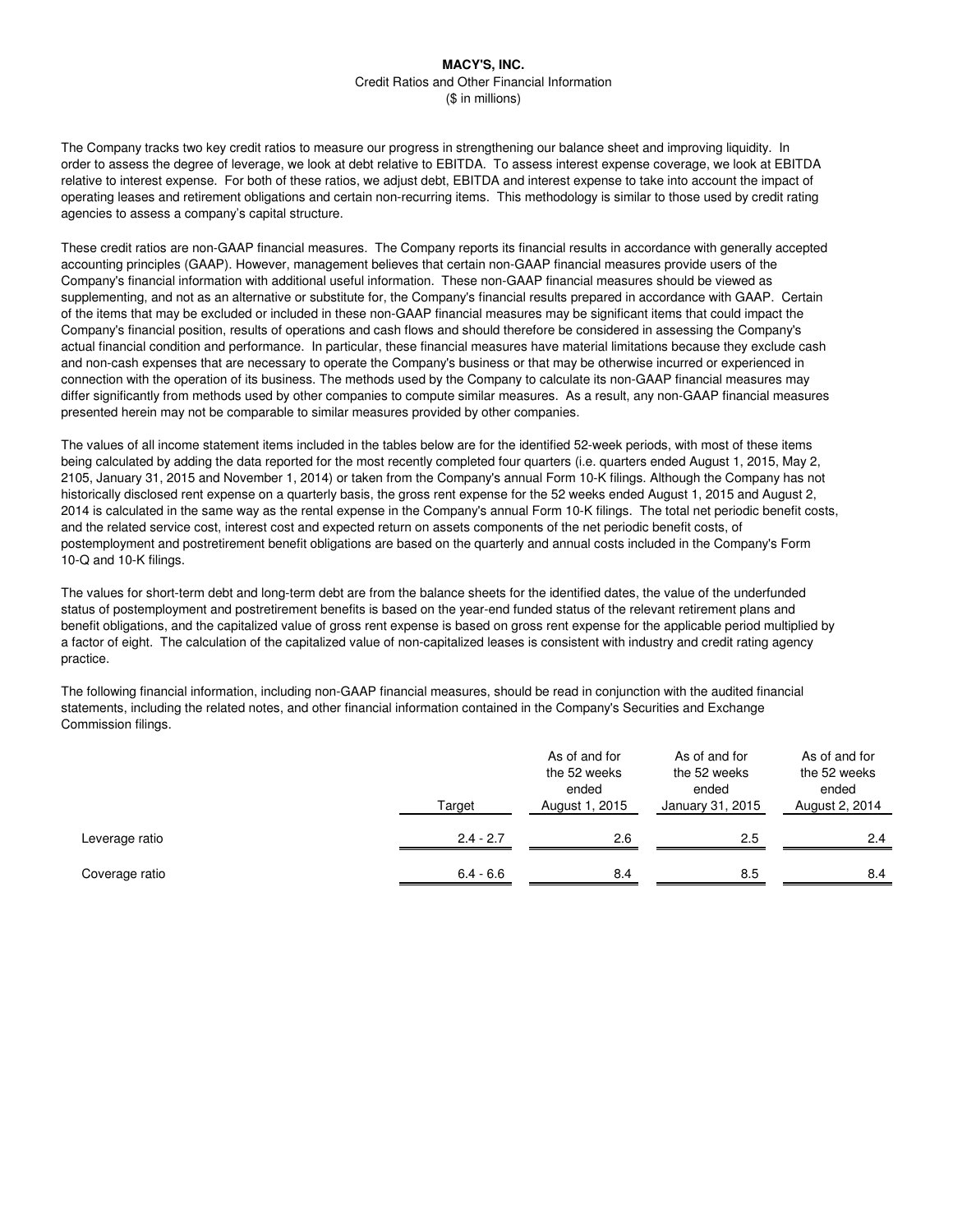## **Adjusted EBITDA**

Management believes that Adjusted EBITDA is a useful measure in evaluating the Company's ability to generate cash flow from its operations.

As computed below, Adjusted EBITDA represents earnings before interest, taxes and depreciation and amortization, adjusted to exclude the effects of impairments, store closing and other costs, gross rent expense, and the excess of the net periodic benefit costs of the Company's postretirement and postretirement benefit obligations over the related service cost components of such benefit costs.

|                                                                                                                              | As of and for<br>the 52 weeks<br>ended<br>August 1, 2015 |       | As of and for<br>the 52 weeks<br>ended<br>January 31, 2015 |       | As of and for<br>the 52 weeks<br>ended<br>August 2, 2014 |       |
|------------------------------------------------------------------------------------------------------------------------------|----------------------------------------------------------|-------|------------------------------------------------------------|-------|----------------------------------------------------------|-------|
| Most Comparable GAAP Measure:                                                                                                |                                                          |       |                                                            |       |                                                          |       |
| Net income                                                                                                                   |                                                          | 1,420 | \$                                                         | 1,526 | \$                                                       | 1,504 |
| Non-GAAP Measure:                                                                                                            |                                                          |       |                                                            |       |                                                          |       |
| Net income                                                                                                                   | \$                                                       | 1,420 | \$                                                         | 1,526 | \$                                                       | 1,504 |
| Add back interest expense                                                                                                    |                                                          | 383   |                                                            | 395   |                                                          | 397   |
| Add back premium on early retirement of debt                                                                                 |                                                          | 17    |                                                            | 17    |                                                          |       |
| Deduct interest income                                                                                                       |                                                          | (2)   |                                                            | (2)   |                                                          | (2)   |
| Add back federal, state and local income tax expense                                                                         |                                                          | 813   |                                                            | 864   |                                                          | 824   |
| Add back impairments, store closing and other costs                                                                          |                                                          | 87    |                                                            | 87    |                                                          | 88    |
| Add back depreciation and amortization                                                                                       |                                                          | 1,049 |                                                            | 1,036 |                                                          | 1,023 |
| Add back gross rent expense (Note 1)                                                                                         |                                                          | 302   |                                                            | 299   |                                                          | 297   |
| Add back net periodic benefit costs of the postemployment and<br>postretirement benefit obligations in excess of the service |                                                          |       |                                                            |       |                                                          |       |
| cost components (Note 2)                                                                                                     |                                                          | (18)  |                                                            | (27)  |                                                          | 36    |
| <b>Adjusted EBITDA</b>                                                                                                       |                                                          | 4,051 | \$                                                         | 4,195 | \$                                                       | 4,167 |

#### Note 1

The add back of gross rent expense in calculating Adjusted EBITDA treats the Company's periodic rent expense under the relevant lease agreements in a manner consistent with the Company's owned properties.

| Real estate<br>Personal property |     | 287 |     |
|----------------------------------|-----|-----|-----|
|                                  | 302 | 299 | 297 |
|                                  |     |     |     |

### Note 2

The add back of the excess net periodic benefit cost of the Company's postemployment and postretirement benefit obligations over the service cost component of such benefit costs in calculating Adjusted EBITDA recognizes the fact that the service cost components of the net periodic benefit costs are primarily operating type costs and should be included in Adjusted EBITDA, while all other components of the net periodic benefit costs are primarily financing type costs and should be excluded from Adjusted EBITDA. Net periodic benefit costs include, where applicable, service cost, interest cost, expected return on assets, amortization of net actuarial gains and losses and the amortization of prior service costs or credits.

| Net periodic benefit costs:                                |            |      |          |
|------------------------------------------------------------|------------|------|----------|
| Pension plan                                               | (59)<br>\$ | (64) | \$<br>45 |
| Supplementary retirement plan                              | 40         | 38   | 47       |
| Postretirement benefit obligations                         |            |      | 6        |
| Less service cost component of net periodic benefit costs: |            |      |          |
| Pension plan                                               | (6)        | (6)  | (59)     |
| Supplementary retirement plan                              | -          |      | (3)      |
| Postretirement benefit obligations                         |            |      |          |
|                                                            | 18)        | (27  | 36       |
|                                                            |            |      |          |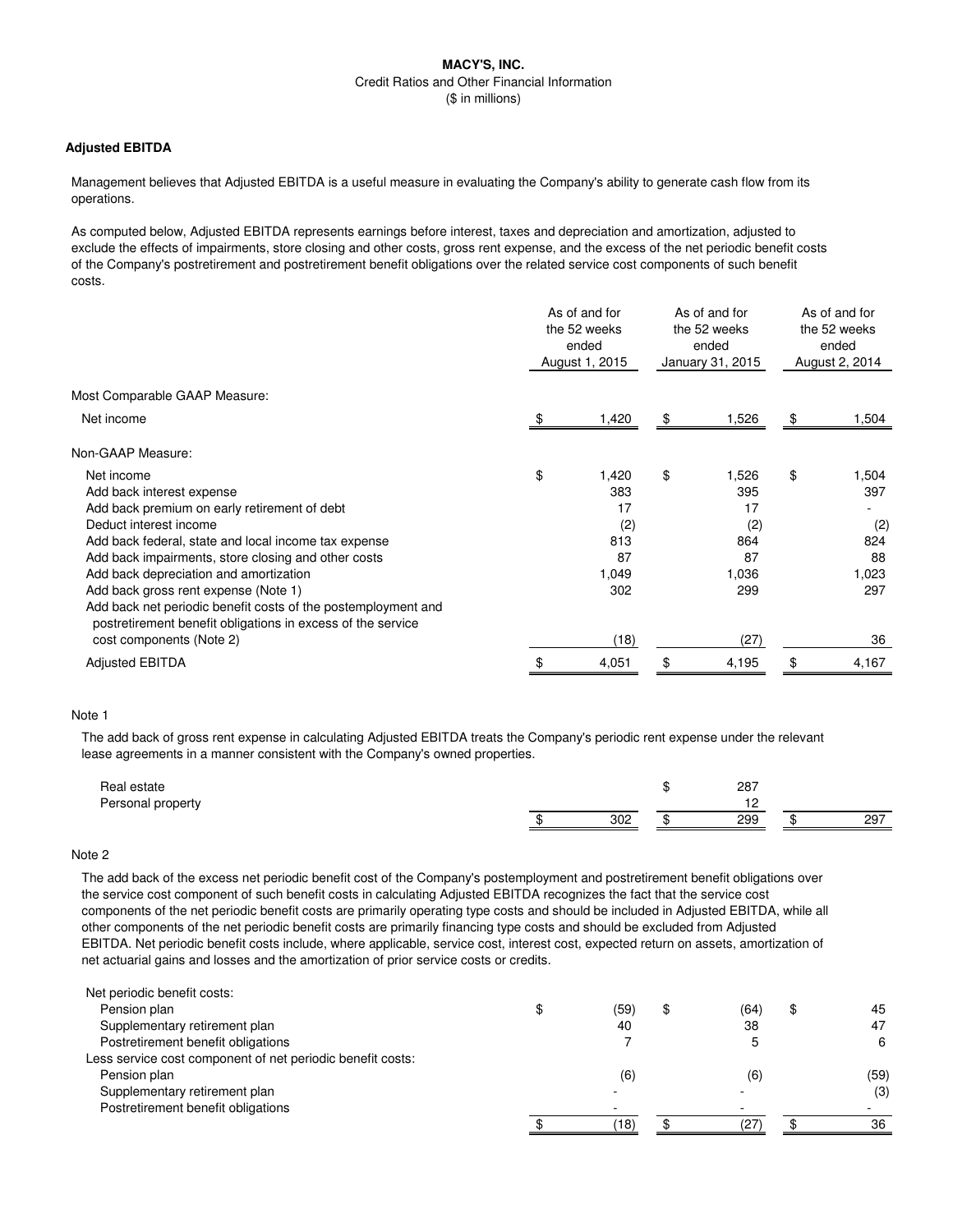#### **Leverage ratio**

Management believes that the leverage ratio, as computed below and defined as Adjusted debt divided by Adjusted EBITDA, is a useful measure in evaluating the Company's ability to cover its debt-like obligations.

As computed below, Adjusted debt represents the Company's short-term and long-term debt, adjusted to include the underfunded status of the Company's postemployment and postretirement benefit obligations, net of an assumed 37% tax benefit, and a rent factor equal to periodic annual reported gross rent expense multiplied by a factor of eight.

As computed above, Adjusted EBITDA represents earnings before interest, taxes and depreciation and amortization, adjusted to exclude the effects of impairments, store closing and other costs, gross rent expense, and the excess of the net periodic benefit costs of the Company's postretirement and postretirement benefit obligations over the related service cost components of such benefit costs.

|                                                                                                                                                                       | As of and for<br>the 52 weeks<br>ended<br>August 1, 2015 |                             | As of and for<br>the 52 weeks<br>ended<br>January 31, 2015 |                             | As of and for<br>the 52 weeks<br>ended<br>August 2, 2014 |                              |
|-----------------------------------------------------------------------------------------------------------------------------------------------------------------------|----------------------------------------------------------|-----------------------------|------------------------------------------------------------|-----------------------------|----------------------------------------------------------|------------------------------|
| Most Comparable GAAP Ratio:                                                                                                                                           |                                                          |                             |                                                            |                             |                                                          |                              |
| Short-term debt<br>Long-term debt<br>Total debt                                                                                                                       | \$<br>\$                                                 | 83<br>7,181<br>7,264        | \$<br>\$                                                   | 76<br>7,265<br>7,341        | \$<br>\$                                                 | 483<br>6,742<br>7,225        |
| Net income                                                                                                                                                            |                                                          | 1,420<br>5.1                | \$                                                         | 1,526<br>4.8                | \$                                                       | 1,504<br>4.8                 |
| Non-GAAP Ratio:                                                                                                                                                       |                                                          |                             |                                                            |                             |                                                          |                              |
| Short-term Debt<br>Long-term debt<br>Underfunded status of postemployment and<br>postretirement benefits (Note 1)<br>Capitalized value of gross rent expense (Note 2) | \$                                                       | 83<br>7,181<br>941<br>2,416 | \$                                                         | 76<br>7,265<br>941<br>2,392 | \$                                                       | 483<br>6,742<br>580<br>2,376 |
| Adjusted debt                                                                                                                                                         | -\$                                                      | 10,621                      | \$                                                         | 10,674                      | \$                                                       | 10,181                       |
| <b>Adjusted EBITDA</b>                                                                                                                                                |                                                          | 4,051                       | \$                                                         | 4,195                       | \$                                                       | 4,167                        |
|                                                                                                                                                                       |                                                          | 2.6                         |                                                            | 2.5                         |                                                          | 2.4                          |

## Note 1

The inclusion of the underfunded status (the amount by which the projected benefit obligation or accumulated postretirement benefit obligation exceeds the fair value of plan assets) of the Company's postemployment and postretirement obligations in Adjusted debt treats the Company's net liability under the relevant benefit plans as debt equivalents. The assumed tax benefit represents the tax deductibility of contributions which impact the funded status of the plans.

| (Overfunded) underfunded status:                    |           |           |            |
|-----------------------------------------------------|-----------|-----------|------------|
| Pension plan                                        | \$<br>330 | \$<br>330 | \$<br>(73) |
| Supplementary retirement plan                       | 920       | 920       | 770        |
| Postretirement benefit obligations                  | 243       | 243       | 223        |
| Less income tax effect of underfunded status of the |           |           |            |
| pension and supplementary retirement plans and      |           |           |            |
| postretirement benefit obligations                  | (552)     | (552)     | (340)      |
|                                                     | 941       | 941       | 580        |

# Note 2

The inclusion of the capitalized value of gross rent expense, as calculated by multiplying the periodic annual reported gross rent expense by a factor of eight, in adjusted debt treats the Company's primary liability under the relevant leases as a debt equivalent.